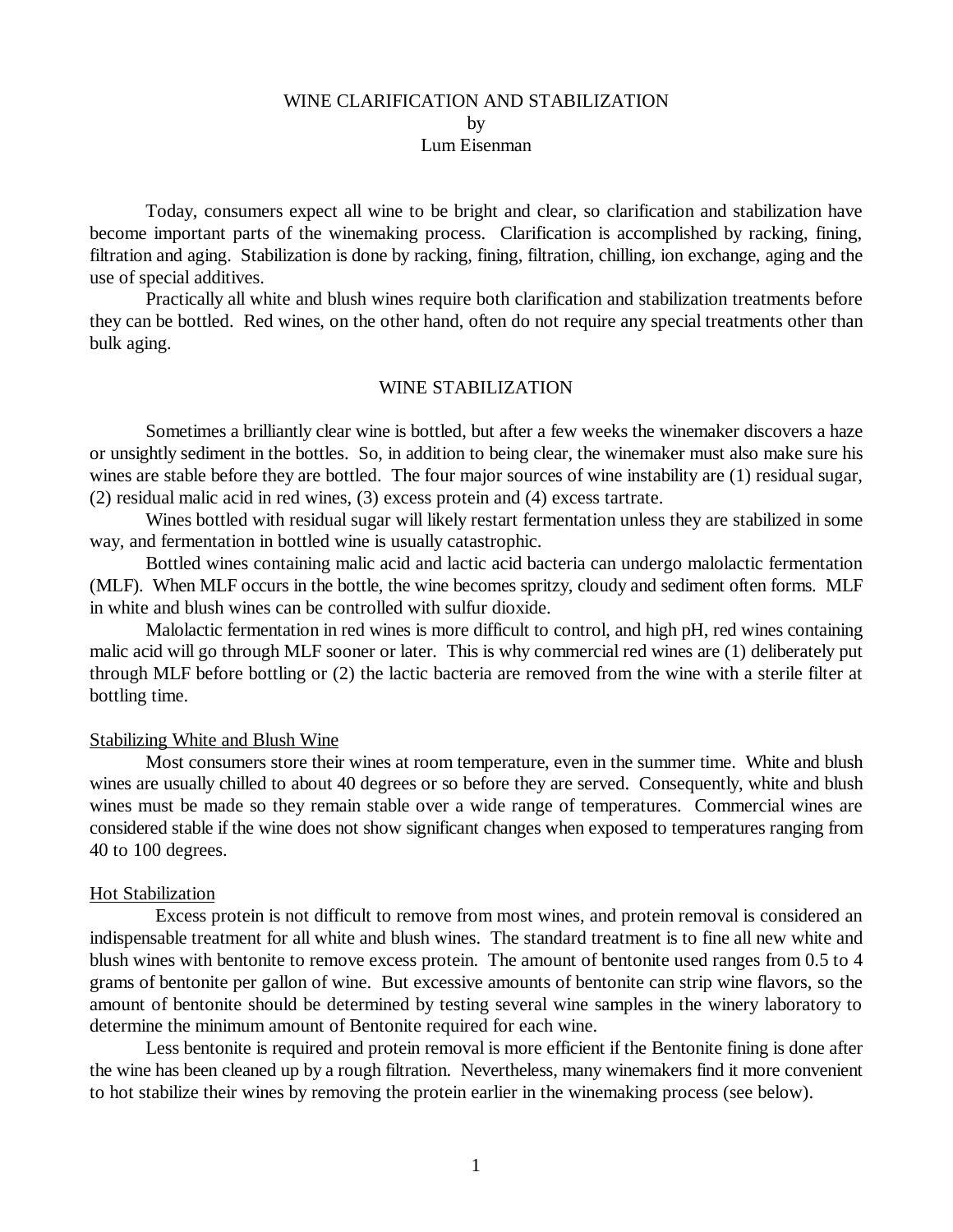## Cold Stabilization

Since most white and blush wines are chilled before serving, these wines must be made cold stable sometime during the winemaking process. Home winemakers and small commercial wineries use a simple method to stabilize their wines. The wine is cooled to about 28 degrees and held at this low temperature for a week or so until the excess potassium bitartrate precipitates out. Wine can be stabilized at higher temperatures, but higher temperatures require longer holding times. Cold stability can be checked easily. Put a sample of the wine in a small, clear glass bottle, and place the bottle in the coldest spot in your refrigerator for a few days. Then remove the sample from the refrigerator and examine the sample for crystals or sediment after the wine warms to room temperature.

Cold wine can hold much more dissolved oxygen than room temperature wine. White and blush wines oxidize easily, so these wines must be carefully handled during the cold stabilization treatment. Tartrate crystals can form in red wines just as they do in white wines, so red wines are often cold stabilized before bottling. However, red wines are not chilled before serving. In addition, the dark color of red wine obscures tartrate deposits. Consequently, many small producers do not bother with cold stabilizing their red wines.

#### Combined Hot & Cold Stabilization

Since white and blush wines need to be made both hot and cold stabile, some winemakers prefer to combine both stabilization procedures into a single operation. The wine is first fined with bentonite and then chilled to about 28 degrees. The wine is held at the cold temperature while the tartrate precipitate. After a week or so, the cold wine is racked or filtered off the bentonite and tartrate lees.

This combined procedure has several advantages. Tartrate crystals settle on top of the fluffy bentonite lees and the Bentonite lees are compacted. The wine is easier to rack and less wine is lost. In addition, both procedures are accomplished in a single operation, so the wine is handled fewer times and the risk of oxidation is reduced.

#### Stabilizing Wines Containing Residual Sugar

An old wine industry adage says .....the easiest way to restart a stuck fermentation is to bottle the wine. Most of us have had the sad experience of bottling a wine thought to be stable and then discovering a few weeks later that fermentation has restarted in the bottles. Reworking is seldom feasible so fermentation in newly bottled wines is often a complete fiasco. Even small amounts of sugar can cause significant problems, so any wine containing more then 0.2% residual sugar (RS) cannot be considered biologically stable.

Wines containing residual sugar can be stabilized by (1) removing the yeast with a sterile filter, (2) adding potassium sorbate just before the wine is bottled, (3) killing the yeast with a high alcohol content and (4) killing the yeast by pasteurization. An alcohol level of bout 18 percent alcohol is needed to stabilize a wine containing sugar, so this method is not practical for table wines. Pasteurization often produces stewed fruit or other adverse flavors, so pasteurization is seldom used these days. Here are three ways that small producers often use to stabilize wines containing residual sugar.

(1) Chill the wine to less than 45 degrees to stop fermentation and leave residual sugar in the wine. Keep the wine cold and allow the yeast to settle. Remove most of the yeast by racking or filtration. Warm the wine to room temperature, and restart fermentation. Repeat this process several times until fermentation cannot be restarted. Each new generation of yeast consumes nutrients from the wine, and after several generations of new yeast cells, the nutrients are so depleted the yeast can no longer reproduce. This method effectively stabilizes sweet wines and with careful handling, it maintains wine quality. Asti Spumante wine has been stabilized this way for many years. But, this method requires lots of time, effort and skill.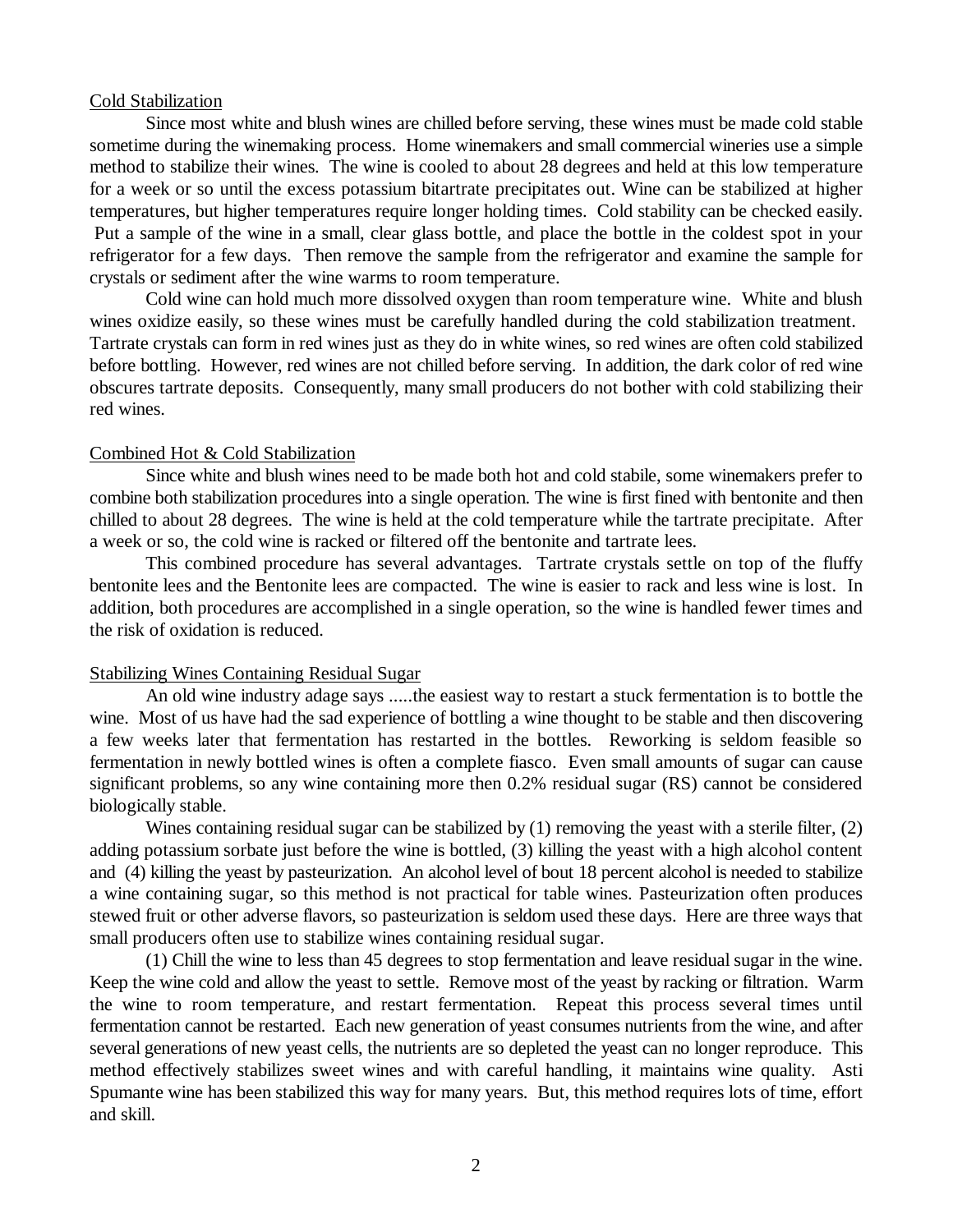(2) Leave the desired amount of residual sugar by chilling the wine to less than 45 degrees to stop fermentation. Keep the wine cold and allow the yeast to settle. Remove most of the yeast by careful racking or by doing a rough filtration. Then do a tight filtration, keep the molecular sulfur dioxide at 0.8 PPM and keep the wine cold until it is bottled. At bottling time, put the wine through a 0.45-micron membrane filter to remove any remaining yeast or bacteria. This method is only effective if the bottles, corks and all of the equipment contacting wine down stream of the filter are made and kept sterile. Sterile filtration is easy with a membrane filter, but getting and keeping the equipment, bottles and corks sterile is not so easy.

(3) Freeze a portion if the juice to be used later as sweet reserve. Ferment the wine until it is completely dry and cellar the dry wine in the usual way. Just before bottling time, add 250 milligrams of potassium sorbate per liter of wine and raise the molecular sulfur dioxide level to 0.8 milligrams per liter.

 Then add enough sweet reserve to produce the desired amount of residual sugar. Please note that potassium sorbate does not stop yeast from fermenting. It only stops yeast cells from multiplying. So, sorbate is only effective when added to clean wines that contain little yeast. Some home winemakers add table sugar to sweeten their wines, but using sweet reserve to increase the sugar level produces a better, fruitier flavor.

#### Stabilizing Wines Containing Malic Acid

The presence of malic acid in a wine always represents a potential stability problem because ML fermentation can occur anytime a wine contains malic acid and lactic acid bacteria. The results are often disastrous when ML fermentation occurs in bottled wine because it results in bottle deposits, off-odors, bad tastes and effervescent wine. So, winemakers must take specific steps to improve long-term stability before any red wine containing both malic acid and lactic bacteria can be bottled.

Several different types of wine bacteria can convert malic acid into lactic acid. These lactic bacteria consist of both cocci (round) and bacilli (rod shaped) microorganisms. The principal bacteria responsible for ML fermentation in wine belong to the Leuconostoc, Pediococcus and Lactobacillus genera. Each genus contains several different species, so the term "malolactic bacteria" refers to a group of microorganisms. When wine undergoes spontaneous ML fermentation, several different kinds of bacteria may be involved. These different microbes react in the wine in different ways, and depending upon conditions, the microbes can produce a variety of byproducts.

Most small wineries deal with the malic acid stability problem simply by insuring that their red wines have completed MLF early in the winemaking process. Malolactic fermentation can be encouraged in several ways. (1) Add only small amounts (30 to 40 milligrams per liter) of sulfur dioxide to the grapes when they are crushed. (2) Keep the wine pH values greater than 3.3 to encourage the bacteria. (3) Keep the wine temperature above 68 degrees. (4) Keep wine on yeast lees for several weeks after the sugar fermentation is complete to encourage MLF. (5) Inoculate the wine with a commercially prepared liquid or dry form of malolactic bacteria.

Many commercial wineries put their red wines containing malic acid through a sterile membrane filter at bottling time to remove the ML bacteria. Sterile filtration is an effective means of preventing ML fermentation in the bottle, but sterile bottling requires considerable equipment and it is a difficult process for small producers.

Fumaric acid can also be used to prevent ML fermentation in bottled wine and years ago winemakers often added about 500 milligrams of fumaric acid per liter to red wines containing malic acid. But, fumaric acid increases TA and it can change the taste profile of some red wines. These days, winemakers use Lysozyme to prevent MLF when bottling wines containing malic acid. The Lysozyme kills the ML bacteria and then slowly decomposes into harmless materials. The effective time is short lived in red wines, so Lysozyme is best added just before bottling.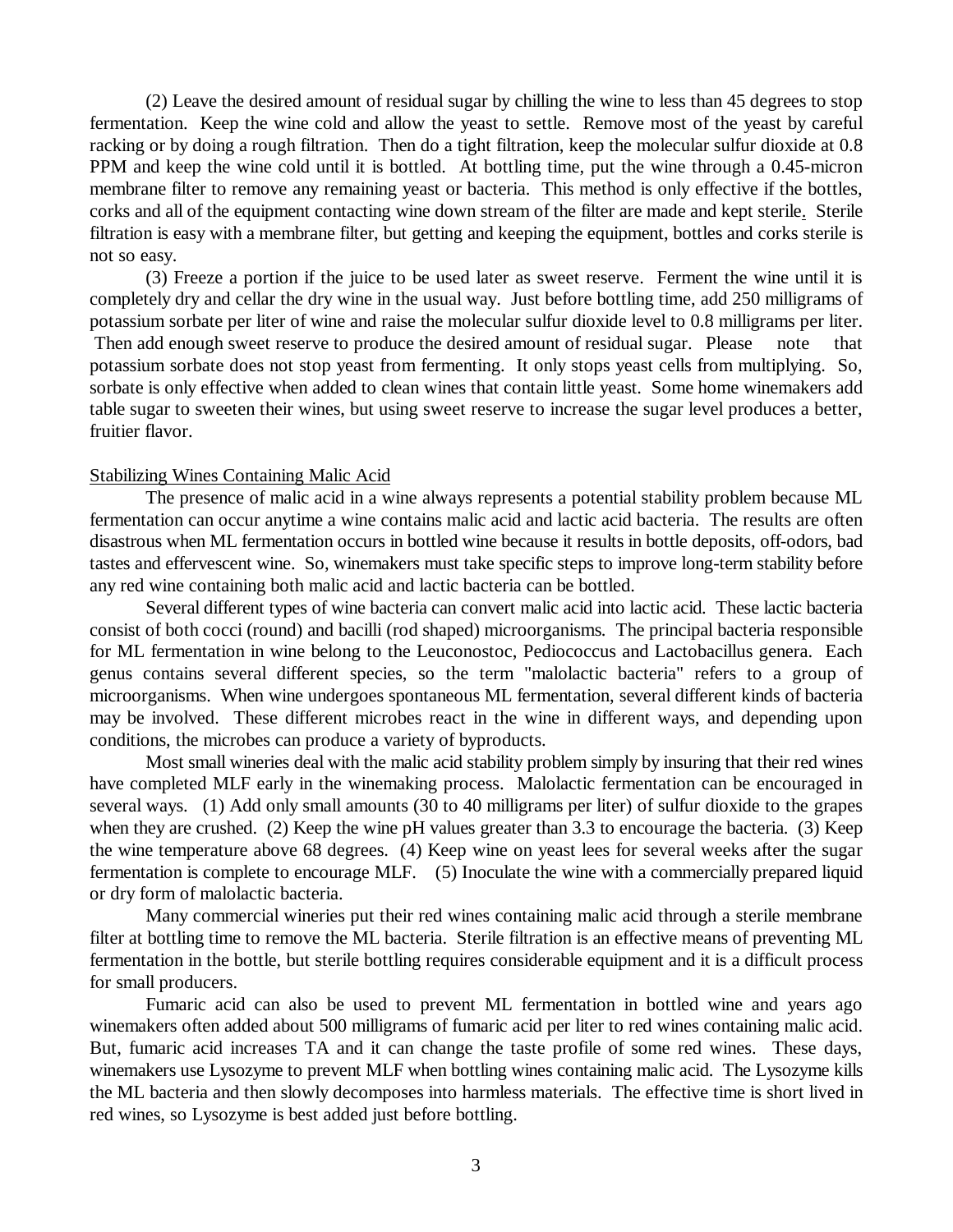## CLARIFICATION

Wines can contain many types of hazes, but yeast and bacteria, excess protein, tartrate or phenolic polymers cause most clarity problems. Quality red wines are often bulk aged for a year or so before the are bottled, and red wines usually become clear and stable without any additional treatment during bulk aging. But, this is not the case with white or blush wines. These wines almost always require specific treatments before they become clear and stable.

### Microbial Hazes

Yeast and bacteria seldom cause long-term haze problems. Yeast cells and most bacteria are large enough to settle out of the wine in a few weeks. However, malolactic fermentation (MLF) can cause significant turbulence in a small tank, and the sometimes the turbulence prevents the smaller particles from settling out. MLF can continue long after the sugar is gone, but the particles can settle out when the malic acid is gone and the wine becomes quiet. Attempting to prematurely clarify wines with microbial hazes by filtration will often be a futile exercise. The filter pads will plug quickly and the much time and expense will be wasted.

#### Protein Hazes

Grapes contain small quantities of protein, and the protein is carried over from the grapes into the wine. Protein molecules are much too small to be visible in the wine. However, under certain conditions, protein molecules can link together (polymerize) and become larger and larger. After much linking together, some protein molecules become so large they are visible in the wine, and they are too large to remain suspended. This protein linking process is very slow at normal cellar temperatures, but protein molecules can grow in size rapidly when wine becomes warm. At temperatures of about 120 degrees, protein molecules link together and form large particles in a short time.

Protein hazes often form when bottled white or blush wines are subjected to warm storage conditions, so winemakers call protein hazes hot instability because warm storage conditions cause protein to polymerize. When protein precipitates out of wine, the residue produces a swirling white cloud when the bottle is disturbed, so protein hazes can be very unsightly. Protein hazes can be removed by filtration, but only the very large polymerized particles will be removed. The wine can still contain excess protein in the form of small molecules. A new haze can form if the small protein particles polymerize and become larger, so filtration may not be a practical way to clarify or stabilize white or blush wines containing excessive amounts of protein.

Protein hazes are seldom a problem in red wines. Red wines contain much more phenolic compounds than white wines and the phenolic material cause the excess protein to precipitate out during the early stages of the winemaking process.

#### Potassium Bitartrate

Grapes contain both potassium and tartaric acid, and potassium reacts with tartaric acid and forms a material called potassium bitartrate (cream of tarter). Potassium bitartrate has several properties that are important to winemakers. (1) Only small amounts of potassium tartrate can dissolve in grape juice. (2) Alcohol is formed when grape juice is fermented, and less potassium bitartrate can remain dissolved after the alcohol has formed. (3) Cold wine can hold less tartrate than warm wine.

Grape juice contains about all the tartrate it can hold. During fermentation alcohol accumulates, and as the alcohol increases, the liquid becomes more and more saturated with tartrate. By the end of fermentation, the new wine is super saturated with potassium bitartrate, and tartrate crystals are precipitated out of the wine.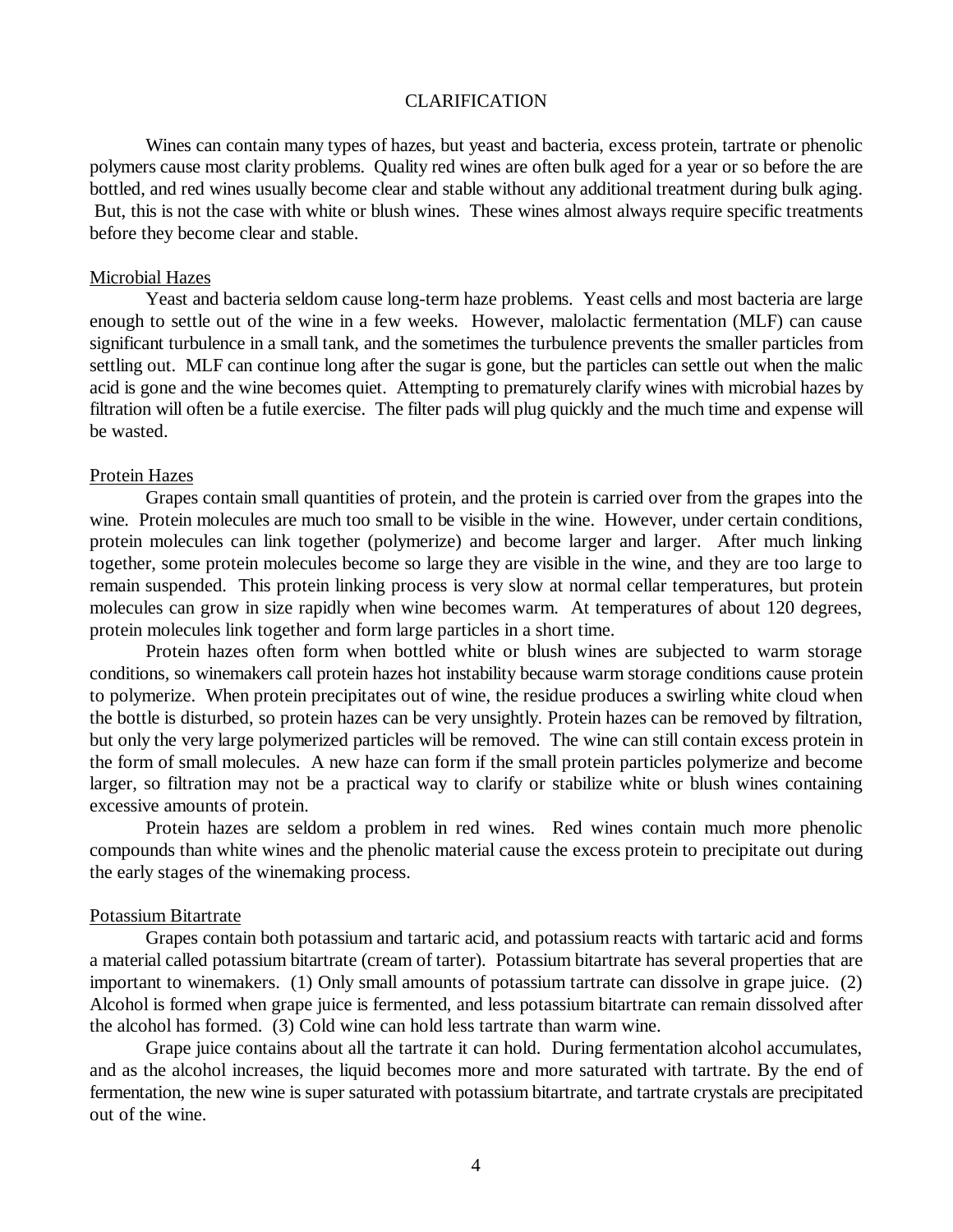The following example illustrates a common tartrate instability problem. A new white or blush wine is clarified and aged for a few months and then bottled. The newly bottled wine is clear, but it is still saturated with tartrate. Then, a bottle of this unstable wine is put into a refrigerator to chill for a few hours before serving. The wine cools down, and after a short time, tartrate starts precipitating out of the wine, and an unsightly deposit of crystalline material forms in the bottle.

 Tartrate precipitation is very slow at cellar temperatures and under normal conditions, the tartrate molecules are much too small to be removed with a filter. Therefor, practically all white and blush wines require a cold stabilization treatment to remove the excess tartrate material before these wines can be bottled.

#### Phenolic Polymers

Phenolic compounds in wine are responsible for the color, bitterness, astringency and some of the odors and flavors. Some types of phenolic material polymerize just like protein molecules. These phenolic molecules slowly grow in size, and they can cause haze problems and excessive bottle deposits in red wines.

The large polymerized particles can be easily removed by filtration. But, the smaller particles will still remain in the wine. The smaller particles will continue to grow in size, so filtration is not a practical way of eliminating phenolic hazes or bottle deposits. Winemakers avoid phenolic problems by removing excess phenolic material from their red wines by fining with one the protein materials such as gelatin, casein, egg white, isinglass, etc. Red wines are often lightly fined with one of these materials several weeks before bottling. The light protein fining does not significantly change other wine characteristics, but the treatment can prevent gross bottle deposits from forming later in the bottles. Dark red wines are seldom completely phenolic-stable, and practically all red wines will show some bottle deposit when they are several years old. White or blush wines contain little phenolic materials, so phenolic hazes rarely occur in these wines.

#### PROCEDURES

Most red wines come clear and bright without any fining or filtration. The tannin in red wine acts as a fining agent, and after a red wine has aged a few months and has been racked a couple of times, the wine is usually quite clear. Even so, dark red wines often produce heavy bottle deposits unless they are lightly fined with a protein material. Contrary to current hype, practically all red wines are either fined and/or filtered before bottling.

Practically all white and blush wines require specific clarification and stabilization steps. These steps often include extra racking to eliminate excess particles. Then the wine may be fined with a proprietary material such as Sparkolloid to improve clarity. Then the wine may be fined with bentonite to remove excess protein. Then the wine may be chilled to a cold temperature to remove tartrate. Then the wine may be put through a tight filter to improve clarity. Sometimes special materials such as potassium sorbate are added to stabilize wines containing residual sugar.

#### Racking

The accumulated muck on the bottom of wine storage containers is called lees, and wine is separated wine from lees by a process called racking. The wine is transferred to a clean container leaving the lees behind. Racking helps purify the wine, and the wine becomes clean, clear and bright. Racking also contributes to long-term wine stability.

Home winemakers often rack their wine by placing the wine container on a sturdy table or bench. Then, the clear wine is siphoned off the lees into a second container on the floor using a piece of clear plastic tubing. Commercial wineries rack their large tanks using two-inch hoses and powerful pumps.

White wines are usually racked off the gross yeast lees shortly after alcohol fermentation is